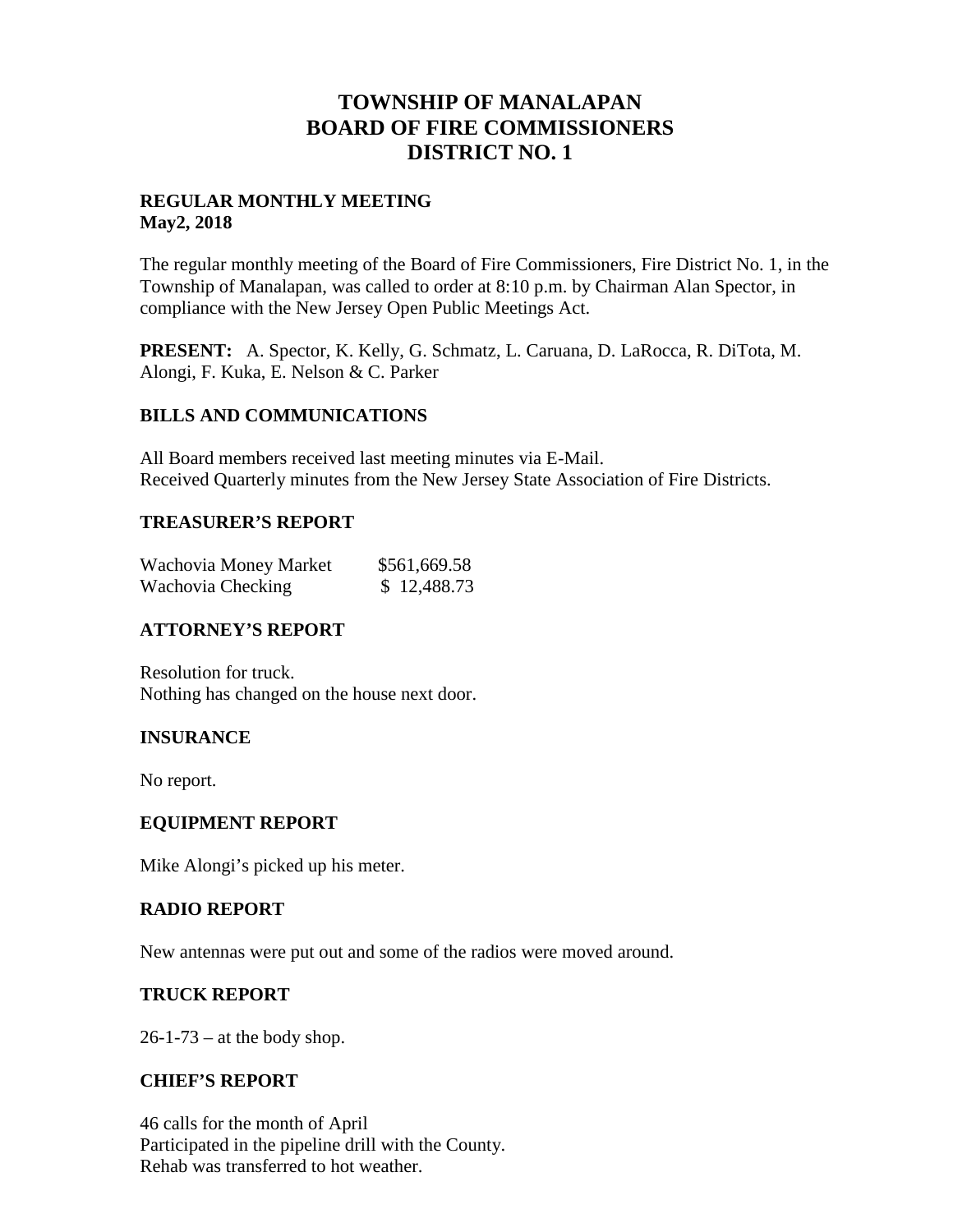Running boards have been installed on both utility trucks.

#### **ASSOCIATION REPORT**

Discussion held on purchasing trailer for fire prevention.

#### **TRUSTEES' REPORT**

No report.

#### **OLD BUSINESS**

See attached.

#### **NEW BUSINESS**

Commissioner Schmatz made a motion to pay all vouchers; this was seconded by Commissioner Kelly. All voted aye.

Commissioner LaRocca made a Resolution memorializing the Resolution of the Board in November to purchase the new truck; this was seconded by Commissioner Kelly. All voted aye.

Commissioner Kelly made a Resolution to auction off or sell equipment and 2 trucks; this was seconded by Commissioner LaRocca. All voted aye.

Commissioner Kelly made a motion for \$95.45 a month to lease 4 computers; this was seconded by Commissioner LaRocca. All voted aye.

Commissioner Spector made a motion for \$38.32 to purchase bags for the traffic signs; this was seconded by Commissioner Schmatz. All voted aye.

Commissioner Spector made a motion for \$512.38 to Kadco, Inc. to repair awning on rehab trailer; this was seconded by Commissioner LaRocca. All voted aye.

Commissioner Kelly made a motion not to exceed \$5,200 to purchase a trailer from Zimmerman Farm for fire prevention; this was seconded by Commissioner LaRocca. All voted aye.

Commissioner Kelly made a motion for \$50 to reimburse Chief DiTota for paying for the shipping for the facefit equipment; this was seconded by Commissioner Spector. All voted aye.

Meeting opened to the public at 8:58 p.m.

A motion was made by Commissioner Spector to adjourn; it was seconded by Commissioner Kelly and all voted aye.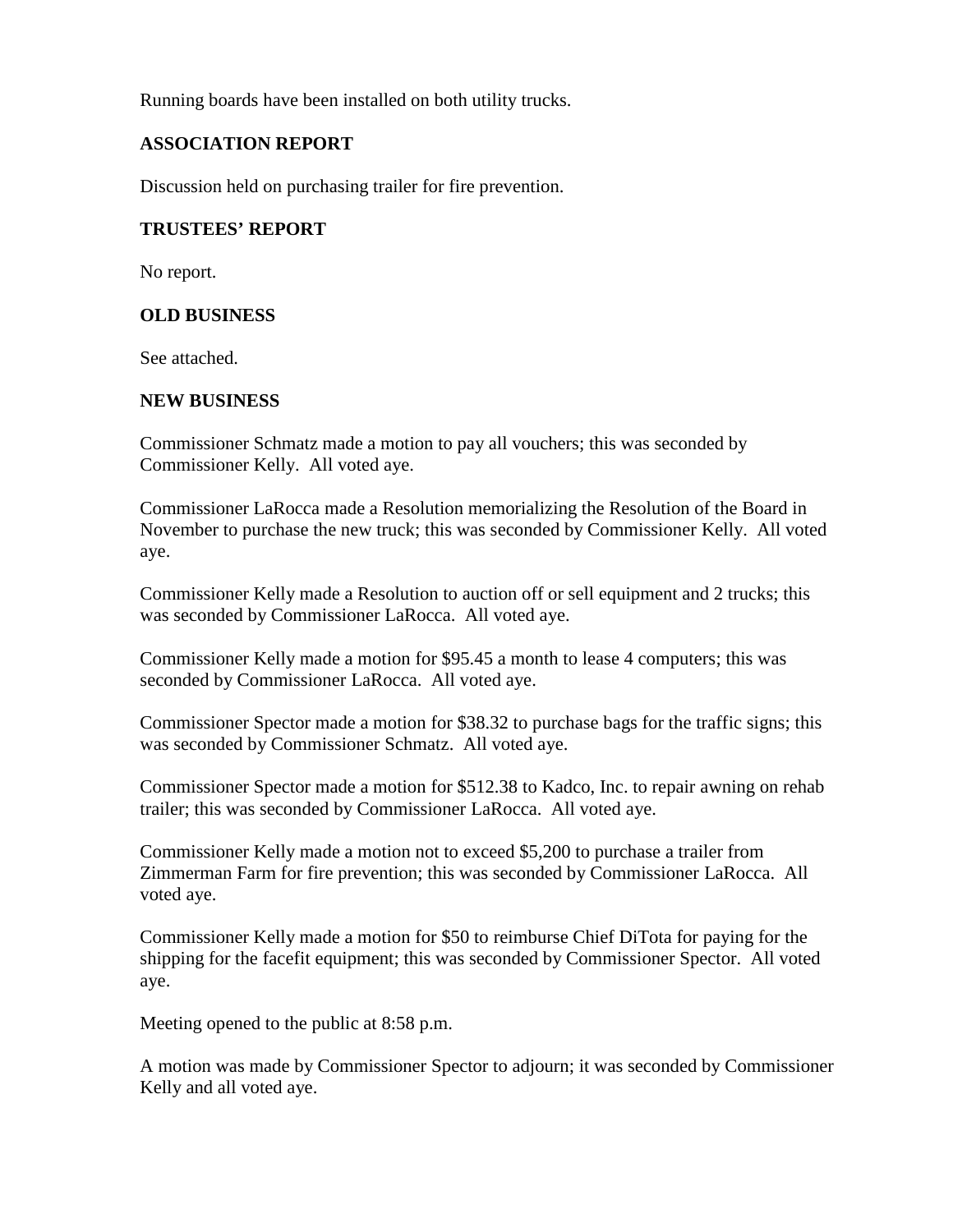Meeting adjourned at 9:00 p.m.

Respectfully submitted, Kenneth Kelly, Clerk